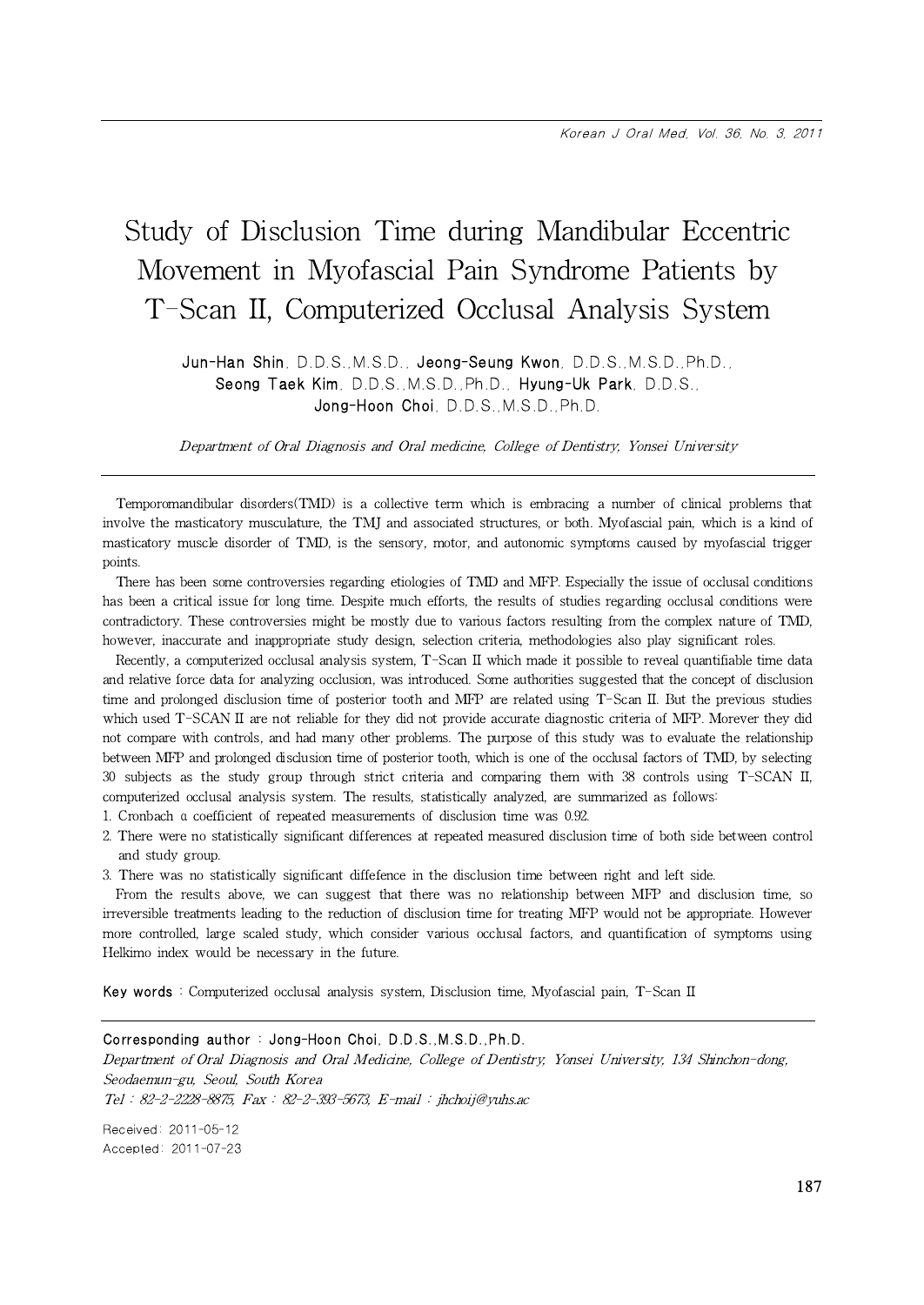# Ⅰ. INTRODUCTION

Temporomandibular disorders(TMD) is a collective term which is embracing a number of clinical problems that involve the masticatory musculature, the TMJ and associated structures, or both<sup>1)</sup>. It is considered to be a subclassification of musculoskeletal disorders<sup>2)</sup> and can be greatly divided to two categories, temporomandibular joint articular disorders and masticatory muscle disorders<sup>3)</sup>. Myofascial pain, which is a kind of masticatory muscle disorder, is the sensory, motor, and autonomic symptoms caused by myofascial trigger points. Myofascial trigger point is a hyperirritable spot in skeletal muscle that is associated with a hypersensitive palpable nodule in a taut band. The spot is painful on compression and can give rise to characteristic referred pain, referred tenderness, motor dysfunction, and autonomic  $phenomena<sup>4</sup>$ .

There has been some controversies regarding etiologies of TMD and MFP. But recently, four major known etiologies can be pointed out<sup>1)</sup>. First, trauma that can be sorted as macrotrauma such as direct blow to face<sup>5,6)</sup>, and microtrauma such as small repeated force to structure<sup>7</sup>, has enough supporting evidences that proves cause of masticatory function disorders<sup>8</sup>. Second is psychosocial factors such as anxiety, depression, emotional stress<sup>9)</sup>. Third is pathopysiologic factors which can be divided to systemic factors and local factors. Systemic factors could include degenerative, endocrine, infectious, metabolic, neoplastic, neurologic, rheumatologic, and vascular disorders. Local pathophysiologic factors of TMD, such as a masticatory efficiency, appear to be multifactorial and involve a large span of individual variation as to make norms difficult to establish $10$ <sup>10)</sup>. Last is occlusal conditions such as working and nonworking posterior contacts $11,12$ . and discrepancies between the retruded position(RCP) and intercuspal position(ICP)<sup>13)</sup> and so on.

The issue of occlusal conditions has been controversial for long time. In the past, occlusal

conditions were convinced as major cause of TMD by many specialists, but nowadays many specialists argue that occlusal conditions nearly contribute to  $TMD<sup>14,15)</sup>$ .

Despite much efforts, the results of studies were contradictory. Even in the studies that agree occlusion as the cause of TMD, results failed to point out one specific occlusal condition<sup>13)</sup>. These controversies might be mostly due to various factors resulting from the complex nature of TMD, however, inaccurate and inappropriate study design, selection criteria, methodologies also play significant roles.

In the previous studies, electromyography had been used to prove occlusal disharmony as the cause of muscular component of  $TMD<sup>16</sup>$ . However, electromyography is one of the insufficient methods used for diagnosis of TMD. Wide variation of surface EMG can hardly distinguish normalness from abnormalness. Increased EMG activity is not an indication of masticatory muscle  $\text{pain}^{17}$ . The conventional methods of occlusal analysis such as marking paper, wax, paste<sup>18)</sup>, articulating paper, foil, and silk strip only can establish the location and number of tooth contact and have a great deal of errors especially on the wet condition<sup>19)</sup>. In a vitro study, reproducibility of marking paper has inordinate variation<sup>20)</sup>. More importantly, the conventional methods of occlusal analysis can't represent time and force. However, a computerized occlusal analysis system has the capacity to reveal quantifiable time data and relative force data to challenge the conventional methods for their perceived descriptive capacity $^{21}$ . An accuracy of time record, force record and stability of force recording of T-SCAN II, a computerized occlusal analysis system, was proved $^{22}$ .

From old times, many authorities<sup>23,24)</sup> suggested that TMD/MFP and occlusal interferences are related because masticatory musculature was constantly contracting in all functional movement without diminishing rest period for muscle recovery. Recently some authorities<sup>25)</sup> suggested that the concept of disclusion time which is defined as a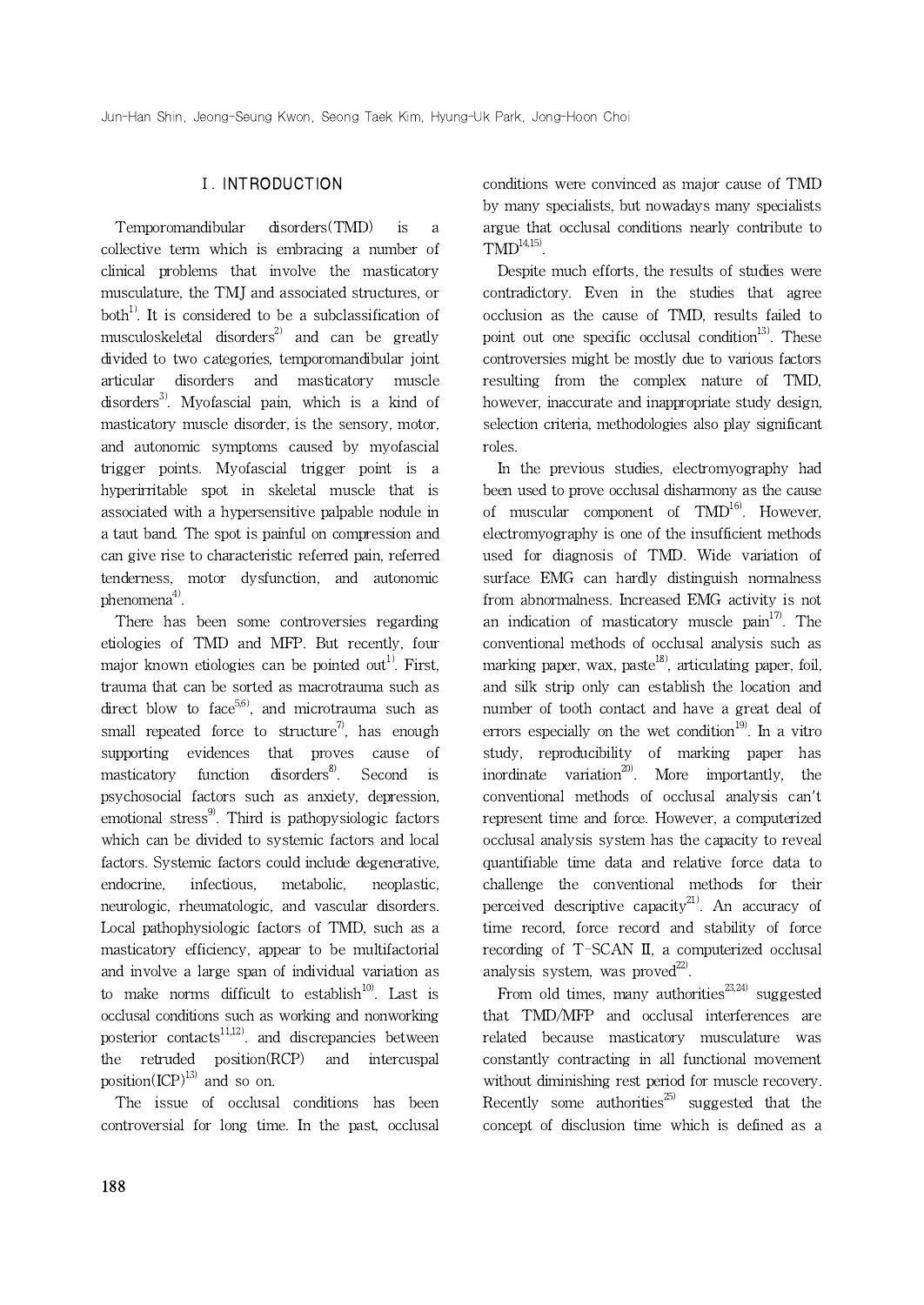time, in seconds, required to disclude the working and nonworking molar interferences and nonworking premolar interferences from the habitual centric closure position to the completion of a mandibular excursion, and prolonged disclusion time of posterior tooth and TMD are related. A computerized occlusal analysis system, T-SCAN II(Tekscan Inc, Boston, MA, U.S.A.) can make it possible by quantification of time during mandible excursion.

They also reported that "Immediate Complete Anterior Guidance Development (ICAGD)", a procedure of occlusal adjustment for eliminating working and nonworking molar interferences and non-working premolar interferences, which would reduce activities of masseter and temporal muscles<sup>26)</sup>, was a successful method of reducing the chronic symptroms of myofascial pain dysfuction syndrome(MPDS) $^{27,28}$ .

Although T-SCAN II is a useful method for analysing occlusion  $21,29$ , the results of the previous studies which used T-SCAN II are not reliable for they did not provide accurate diagnostic criteria of  $MFP^{27}$ , did not compare with control<sup>21)</sup>, and had many other problems $^{30}$ .

The purpose of this study was to evaluate the relationship between MFP and prolonged disclusion time of posterior tooth, which is one of the occlusal factors of TMD, by selecting study group through strict criteria and comparing them with control group using T-SCAN II, computerized occlusal analysis system.

# Ⅱ. SUBJECTS & METHODS

# 1. Subjects

94 volunteers(50 males, 44 females) comprised of dental students and staffs at the College of Dentistry, Yonsei University and patients who came to 'Dept. of Oral Medicine', and 'TMJ and Orofacial Pain Clinic' of Dental Hospital in Yonsei University complaining symptoms of TMD, participated in this study. Their ages ranged from 21 to 36 years, with average of 25.3 years. They were fully informed of purpose and procedures of this study, and a signed written informed consent was obtained from all the volunteers. Through clinical dental, occlusal examination, TMJ and Orofacial Pain evaluation examination, 30 volunteers(15 males, 15 females) diagnosed as myofascial pain syndrome with normal occlusion served as the study group. Their ages ranged from 21 to 36, with average of 25.6 years.

Those were asymptomatic or had only nonpainful disc displacement with reduction were assigned as control group. 38 volunteers(23 males, 15 females) were selected as controls. Their ages ranged from 21 to 36, with average of 25.0 years. Through examinations, 26 volunteers were excluded from this study.

- 2. Method
- 1) Clinical occlusal examination

Centric stops and lateral guidance during movement were recorded using shim-stock. Overjet, overbite, number of contact tooth during maximum clenching, missing tooth, midline deviation, and attrition were also recorded. Subjects who had normal occlusal conditions were included in the study. However, subjects who had abnormal occlusal conditions such as severe Angle's Class II or III occlusal relations, anterior open bite, missing tooth, deep bite(more than 5 mm), RCP-ICP discrepancy(more than 2 mm), severe ectopic eruption, crowding, and spacing which could affect the normal occlusion were excluded.

## 2) Orofacial Pain Evaluation

Through Clinical Orofaical Pain Evaluation Examination Form(Appendix 1), we investigated chief complaint, history of C.C., general conditions, mandibular vertical & excursive range of motion, opening pattern, TMJ noise dysfunction, palpation on extraoral, and TMJ, provocation test. All of examing and diagnostic procedures were carried out by base on the principles of RDC for TMD(Reaserch Diagnostic Criteria for Temporomandibular Disorders $)^{31}$ .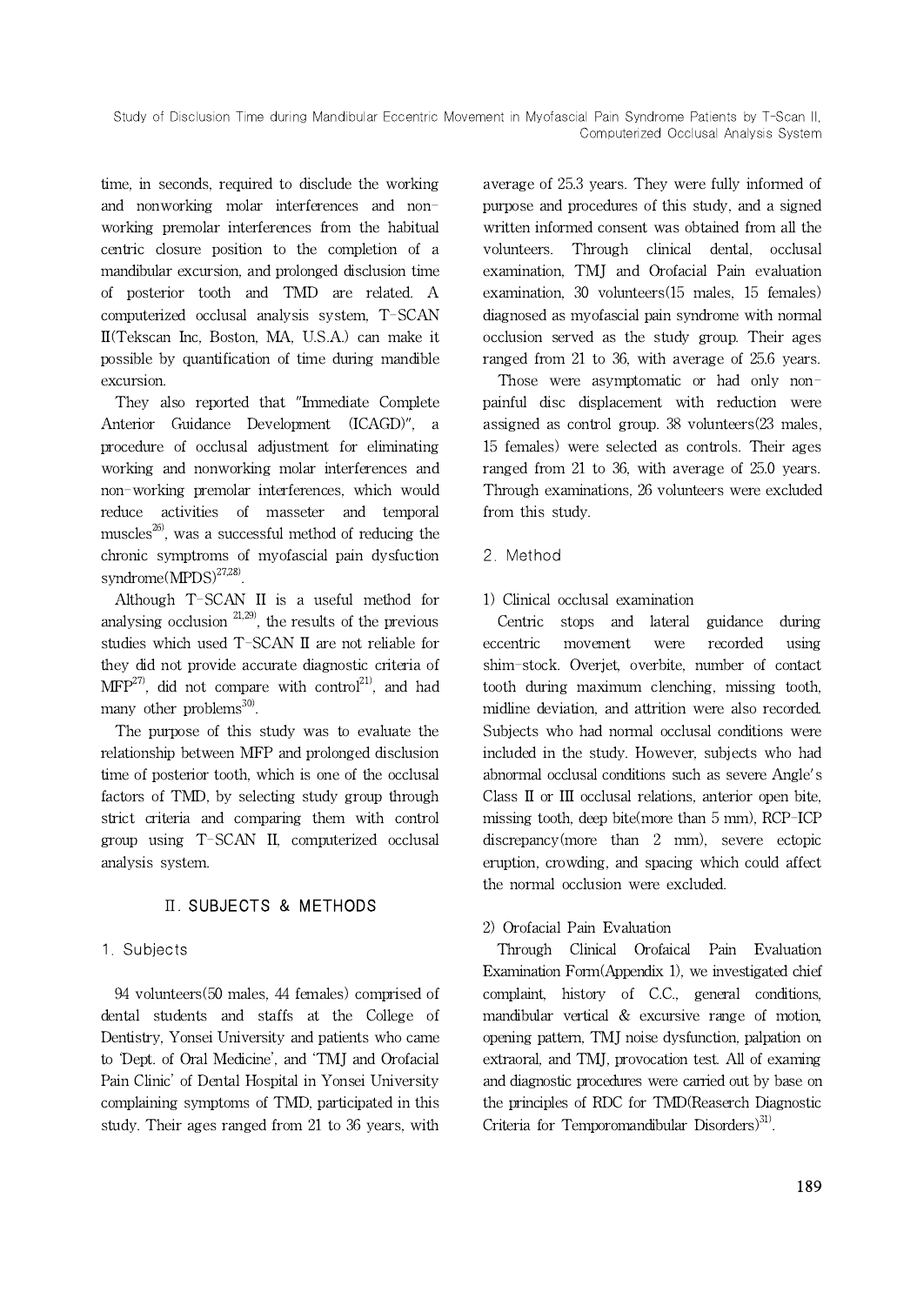|             | Subjects                                        |             |  |
|-------------|-------------------------------------------------|-------------|--|
|             | Control group                                   | Study group |  |
| n           | 38                                              | 30          |  |
| Male/Female | 28/10                                           | 15/15       |  |
| Age         | $25.0 \pm 3.3(21 - 36)$ $25.6 \pm 4.0(21 - 36)$ |             |  |

Table 1. Classification of subject group

Those who were diagnosed to have MFP were selected as study group. Volunteers who had inflammatory joint disorders such as, retrodiscitis, synovitis, and capsulitis; derangement of the condyle-disc complex; local muscle soreness; and chronic mandibular hypermobility were excluded from this study. Those who were diagnosed to have arthritides from the radiographic examination were also excluded.

Volunteers who were asymptomatic or had only non-painful disc displacement with reduction were assigned as control group.

#### 3) T-SCAN II

T-Scan II(Tekscan Inc, Boston, MA, U.S.A.) allows quantification of occlusal contact data. The system consists of a sensor, a sensor support, the recording handle, the parallel interface module(Fig 1), the processing unit(computer), and software. T-Scan II is a Microsoft Windows(Microsoft Corp.) compliant system that has been integrated into a clinical diagnostic computer workstation<sup>25)</sup>.



Fig. 1. T-Scan II (Tekscan, Boston, MA, U.S.A) parallel interface module and handle assembly

A one/hundred (0.01) second real-time occlusal contact recording and 0.01 second incremental playback of the tooth contact timing data can display the exact order of tooth contacts, as well as their force content. The combination of contact force content all determines the degree of contact simultaneity and the occlusal force balance that is present or absent in a particular occlusal scheme. The sensor consists of two layer of mylar(reinforced polyester film) laminated pressure sensitive ink grid. The film is covered by a silver thread grid, the intersectioning points of which are bathed by conductive ink. When a patient closes firmly on the sensor, the resultant reduction on electric resistance will be converted to an 8-bit digital values and translated into an image on the screen $^{32}$ .

The volunteer sat upright position, because position of sagittal plane head-neck posture can alter contact position<sup>33)</sup>. The T-SCAN II sensor and sensor support assembly were inserted intraorally and positioned correctly(Fig. 2). Then T-Scan force-movie mode is activated manually by pushing the button on the handle. The volunteer was instructed to bite in the habitual intercuspal position, and then made excursive movements which were not guided by the investigator. The right and left excursions were recorded separately. Between the



Fig. 2. T-Scan II sensor in the recording handle assembly placed intraorally.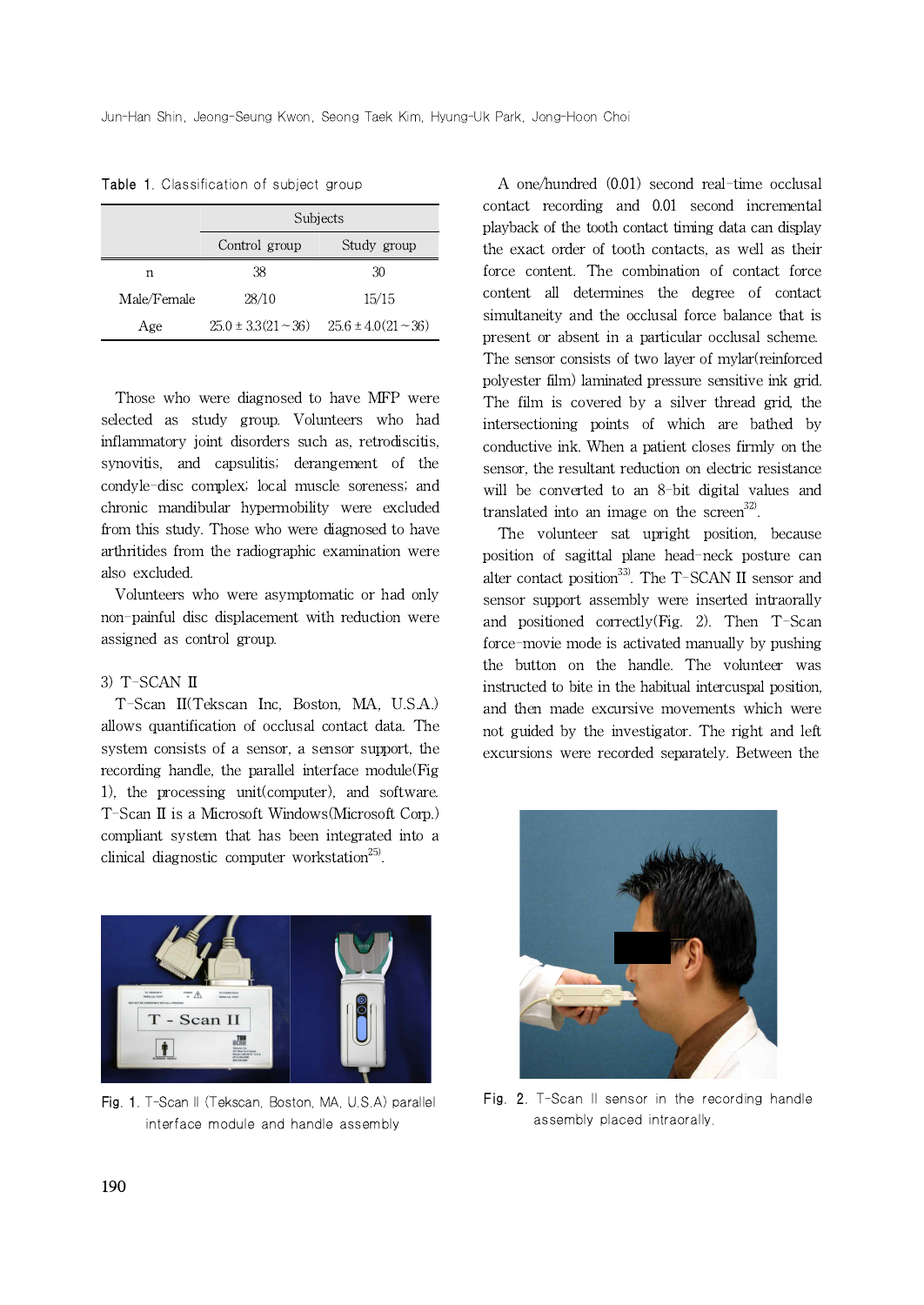records, patient had few minutes of resting time. All these procedures were repeated three times.

Disclusion time is defined as a time, in seconds, required to disclude the working and nonworking molar interferences and non-working premolar interferences from the habitual centric closure position to the completion of a mandibular



Fig. 3. Frame 1 - Maximum intercuspation: the last frame prior to the excursion

excursion<sup>25)</sup>. Disclusion time was calculated through three frames of data. Each frame assigned a time value in hundredths of seconds. The frames were identified as follows.

- Frame 1 Maximum intercuspation the last frame prior to the excursion(Fig 3)
- Frame 2 Late excursion with all remaining interferences(Fig 4)
- Frame  $3$  Total disclusion of posterior tooth or last remaining interferences(Fig 5)

The disclusion time =

time value of frame 2 or 3 - time value of frame 1

4) Statistical analysis

Statistical analyses were perfomed to confirm the consistency of three repeated measured disclusion time by getting Cronbach α coefficient. Then, differences in disclusion time between MFP patients and the controls were evaluated using (a paired t-test and) repeated measure ANOVA. SAS Version 8.1 Windows Statistics Program(SAS Institute, USA) was used for statistical analyses. A P value of  $\leq$  0.05 was considered statistically significant.



Fig. 4. Frame 2 - Late excursion with all remaining interferences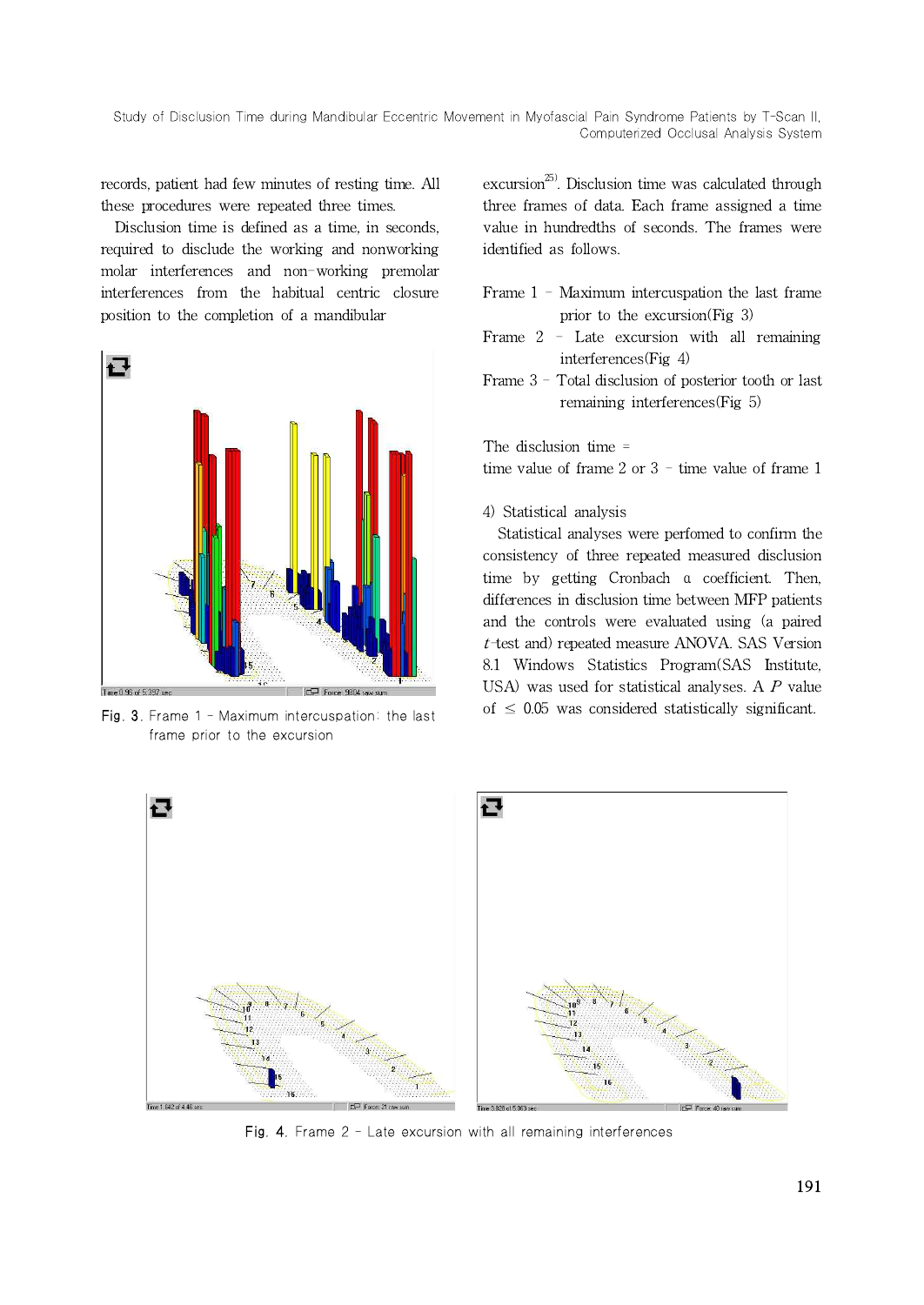Jun-Han Shin, Jeong-Seung Kwon, Seong Taek Kim, Hyung-Uk Park, Jong-Hoon Choi



Fig. 5. Frame 3 - Total disclusion of posterior tooth or last remaining interferences

| <b>Table 2.</b> Consistency of repreated measure Disclusion |  |
|-------------------------------------------------------------|--|
| Time.                                                       |  |

|                 | Cronbach a coefficient |       |
|-----------------|------------------------|-------|
| $Rt$ 1          | 0.918                  |       |
| Rt <sub>2</sub> | 0.902                  |       |
| Rt <sub>3</sub> | 0.894                  | 0.920 |
| $\rm{Lt}$ 1     | 0.904                  |       |
| Lt $2$          | 0.914                  |       |
| Lt $3$          | 0.899                  |       |

#### Ⅲ. RESULT

# 1. Consistency of repreated measure disclusion time

Consistency of repeated measure disclusion time was examined. Cronbach α coefficients obtained were listed below(Table 2). Average Cronbach α coefficient was 0.92. It means that repeated measured disclusion time had very high consistency.

|  | Table 3. Comparison of right side disclusion time between control and study group. |  |  |  |  |  |  |  |  |  |  |
|--|------------------------------------------------------------------------------------|--|--|--|--|--|--|--|--|--|--|
|--|------------------------------------------------------------------------------------|--|--|--|--|--|--|--|--|--|--|

|       | Disclusion Time (sec) |                 |            |  |  |
|-------|-----------------------|-----------------|------------|--|--|
| Right | Control               | Study           | $p$ -value |  |  |
|       | $1.24 \pm 0.62$       | $1.28 \pm 0.59$ |            |  |  |
| 2     | $1.17 \pm 0.67$       | $1.14 \pm 0.47$ | 0.7806     |  |  |
| 3     | $1.18 \pm 0.64$       | $1.12 \pm 0.48$ |            |  |  |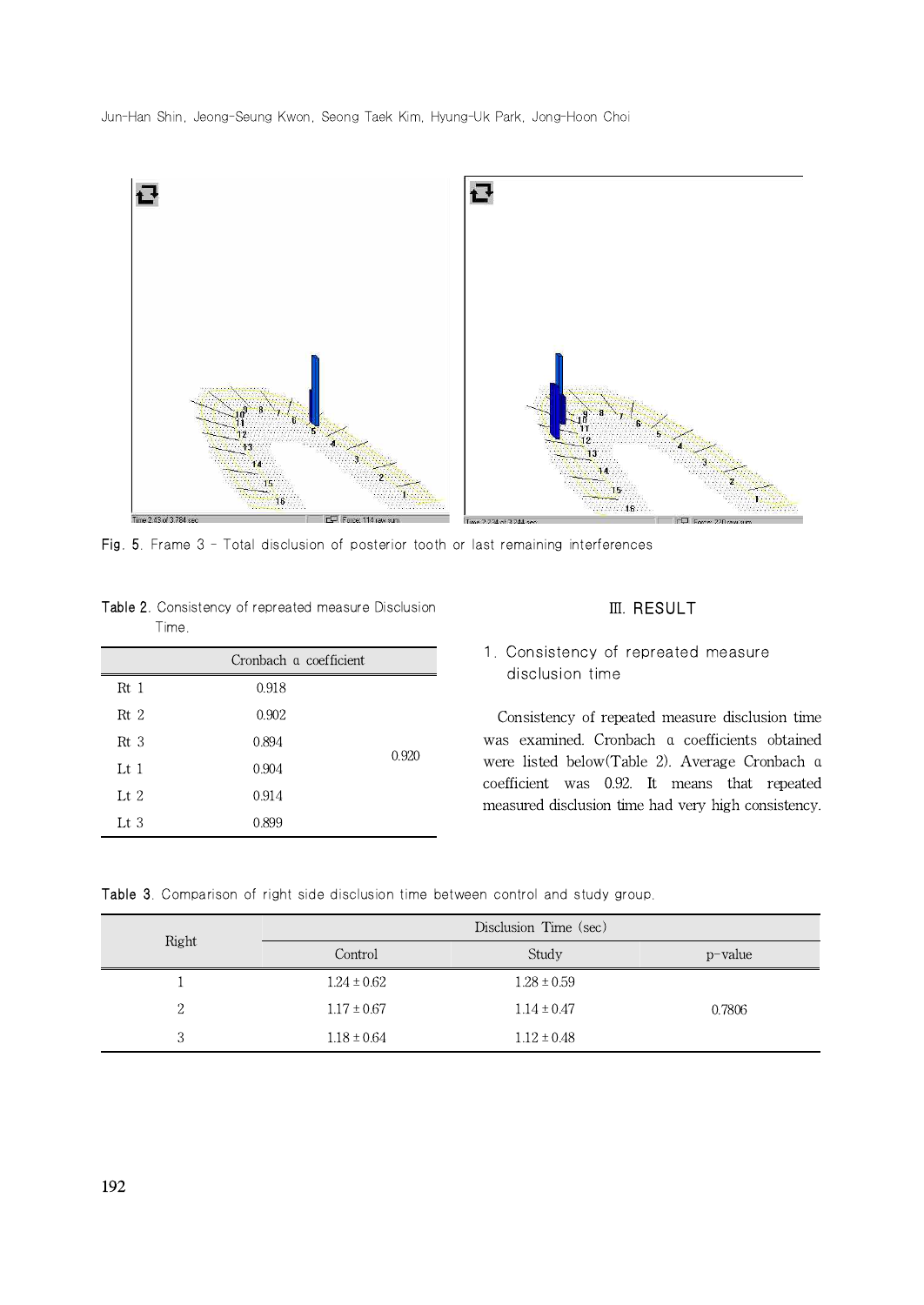| Left |                 | Disclusion Time (sec) |            |
|------|-----------------|-----------------------|------------|
|      | Control         | Study                 | $p$ -value |
|      | $1.16 \pm 0.66$ | $1.28 \pm 0.58$       |            |
| 2    | $1.25 \pm 0.59$ | $1.23 \pm 0.48$       | 0.7636     |
| 3    | $1.25 \pm 0.72$ | $1.23 \pm 0.50$       |            |

Table 4. Comparison of left side disclusion time between control and study group.



Fig. 6. Comparison of left side disclusion time between control and study group

2. Comparison of disclusion time between control and study group.

No statistically significant differences were observed at repeated measure disclusion time of right side between control and study group(Table 3, Fig 6). Also, no statistically significant differences were observed at repeated measure disclusion time of left side between control and study group(Table 4, Fig 6).

Table 5. Comparison of disclusion time between right and left side.

| Disclusion Time (sec) |                   |         |  |  |
|-----------------------|-------------------|---------|--|--|
| Right                 | Left              | p-value |  |  |
| 1.186±0.584           | $1.229 \pm 0.596$ | 0.4575  |  |  |



Fig. 7. Comparison of disclusion time between right and left side

3. Comparison between right and left side disclusion time

No statistically significant diffefences were observed between right and left side disclusion time through repeated measure ANOVA(Table 5, Fig 7).

#### Ⅳ. DISCUSSION

There has been long debate regarding etiologies of TMD and MFP. Due to the specific anatomical structures of temporomandibular joint and complex nature of TMD, numerous etiologies were proposed, but none of the etiologies have been proved scientifically. Only the fact that multiple factors were involved in the TMD became known<sup>34)</sup>. Among the etiologies, especially, occlusal factor has been a critical issue, after James Costen claimed that change of occlusion and various ear symptom were related to each other based on eleven clinical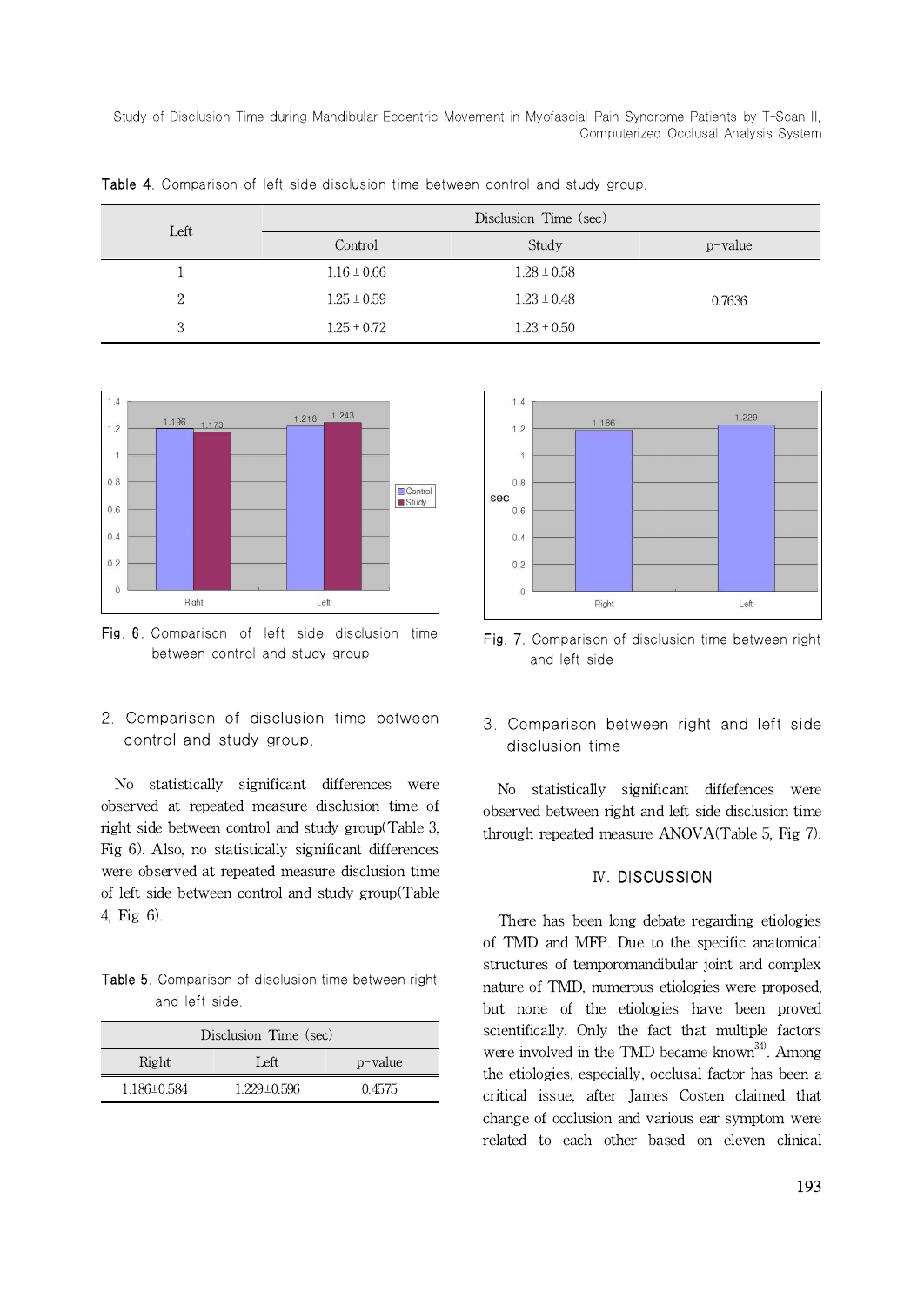$cases^{35)}$ .

In 1937, Seaver suggested a relationship between muscles and occlusion<sup>36)</sup>. Jarabak and Perry reported that TMD patients had increased masticatory muscle disorder, and Moyer pointed out occlusal disharmony as a cause of TMD in the study of certain muscles involved in temporomandibular movement by EMG. Riise and Scheikholeslam revealed that high interim amalgam restoration immediately increased EMG activity, and induced muscle fatigue $^{37}$ . Ingervall and Carlson reported that muscle activity duration and force increased in presence of occlusal interference by measuring muscle activity before and after elimination of balancing interferences $^{38}$ . Roth also reported that balancing interferences during mandibular excursive movement had a close relationship with TMD<sup>39</sup>.

In contrast, some authorities announced doubtful opinions about the occlusion as the etiologic factor of TMD. Williams and Simmon who studied 53 orthodontic patients, and Cacchiotti, who compared totally 81 TMD patients and controls aged 19 to 40, failed to prove the association between occlusal factor and  $TMD^{40,41}$ . In research on 3428 Swedish students, the relationship between occlusal factor and TMD was not established $42$ . Like above, there has been constant controvercy concering the hypothesis that occlusal factors are part of a causal complex of TMD<sup>43)</sup>.

After Maness<sup>44)</sup> developed T-SCAN, computerized occlusal analysis system, the concpet of time for analysing occlusion was introduced. Kerstein and his colleagues suggested that prolonged disclusion time of molars and nonworking premolars during mandible excursion was the cause of MPDS(Myofascial Pain Dysfunction Syndrome). This theory was on extension of the occlusion concept, "Mutually protected occlusion", emphasizing canine guidance. Prolonged posterior tooth contact during excursion was thought to activate the elevator muscles and cause muscle pain. They suggested that shortening of disclusion time(less than 0.5sec) by achieving ICAGD(Immedicate Complete Anterior Guidance Development) was an effective treatment for  $TMD^{28}$ .

The results of the previous studies which used T-SCAN II are not reliable for they did not provide accurate diagnostic criteria of  $MFP^{27}$ , did not compare with controls<sup>25</sup>, and had many other problems<sup>30)</sup>. This study compared the disclusion time of the study group comprised of myofascial pain patients diagnosed according to RDC-TMD to that of the control group.

Cronbach α coefficient was 0.92. This implies that repeated measure disclusion time showed very high consistency, and also indirectly suggests that T-SCAN II had a high reproducibility. This result corresponds to the previous studies $45,46$ .

Contrary to the previous study by Kerstein in 1994, our result showed no significant difference between the control and the study group at both sides. Disclusion time of right side was 1.173 sec, and that of left side was 1.243sec in the study group. These values were smaller than those of the previous study<sup>47)</sup> in which disclusion time of right side of the study group was 1.314~1.608sec while that of left side was 1.546~1.585sec. Disclusion time of right side was 1.196 sec, and left side was 1.218sec in the control group. This result was almost the same with the previos study<sup>47)</sup> in which disclusion time in control group was  $1.033 \sim 1.227$  sec. The statistical discrepancy between our study and the previous study might be due to the difference in the result observed in the study groups. In Kerstein's study, the subjects had not only myofascial pain but also other symptoms including TMJ derangements. Moreover, the subjects who were diagnosed as MPDS without any objective examination but the subject's own words. This study tried to avoid the same error Kerstein committed by establishing proper diagnosis of MFP according to RDC-TMD(AXIS I), and controlling the abnormal occlusal factors.

There was no significant difference in disclusion time between right and left sides. This result was coincident with the previous study<sup>47</sup>. This might have resulted from controlling of abnormal occlusal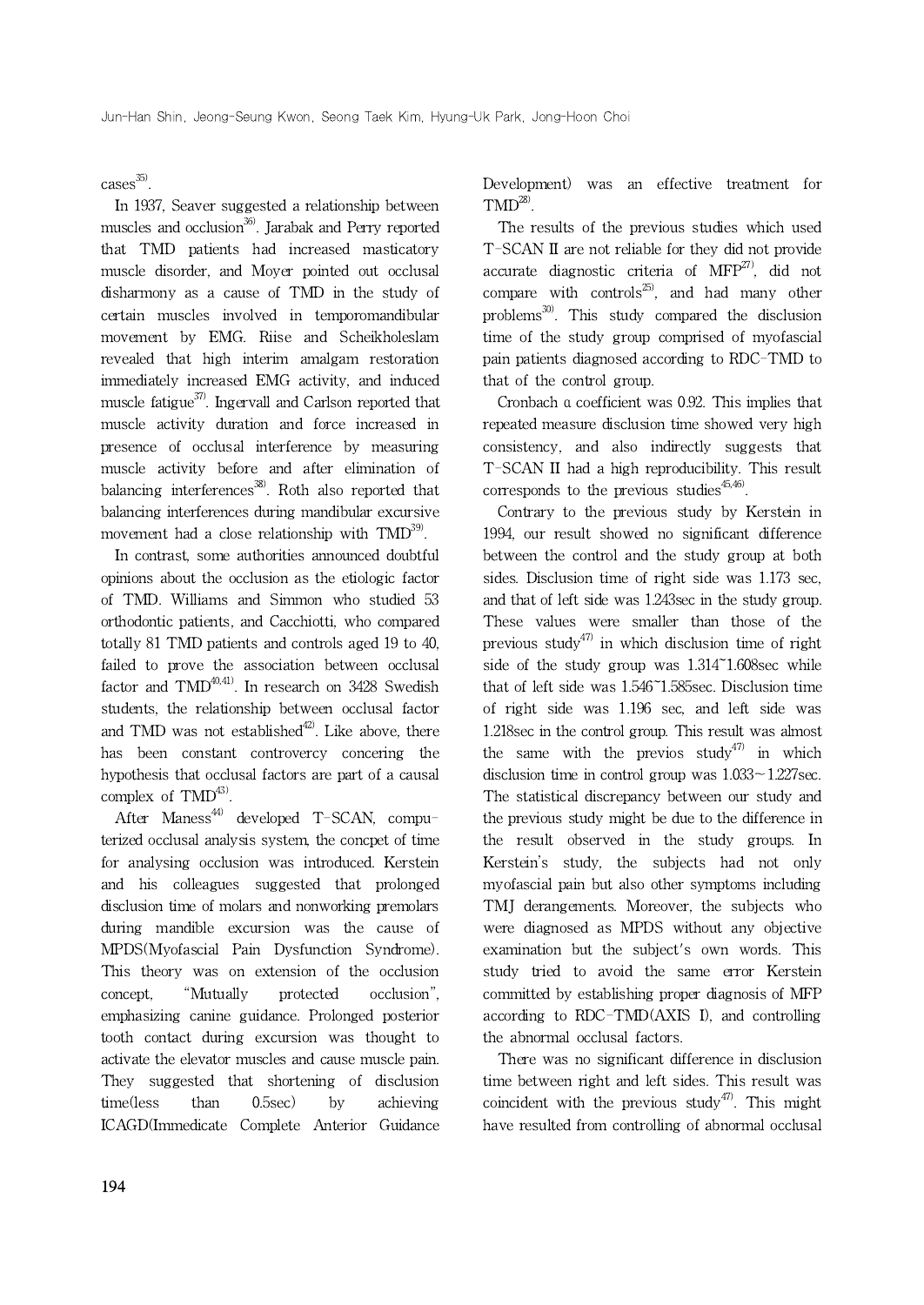factors by excluding malocclusions.

Kerstein argued that adjustment of disclusion time below 0.5sec would treat symptoms of myofascial pain<sup>48)</sup>. However, we found only 1 subject showing disclusion time below 0.5sec among the total 68 subjects including the controls, which implies that achievement of such disclusion time might be unrealistic and a mere clinical assumption. In addition, the prevalence of TMD does not increase with aging, which accompanies increased posterior occlusal interference during excursion due to progressive tooth attrition<sup>49)</sup>.

Therefore, irreversible treatments, such as occlusal adjustment, prosthodontic treatment, resin build up on anterior tooth, leading to the reduction of disclusion time of posterior tooth would not be the appropriate treatment for MFP. However more controlled, large scaled study, which consider various occlusal factors, and quantification of symptoms using Helkimo index would be necessary in the future.

# Ⅴ. CONCLUSION

In order to evaluate the relationship between MFP and prolonged disclusion time of posterior tooth, which is one of the occlusal factors of TMD, by selecting 30 subjects as the study group through strict criteria and comparing them with 38 controls using T-SCAN II, computerized occlusal analysis system. The results are summarized as follows:

- 1. Cronbach α coefficient of repeated measurements of disclusion time was 0.92.
- 2. There were no statistically significant differences at repeated measured disclusion time of both side between control and study group.
- 3. There was no statistically significant diffefence in the disclusion time between right and left side.

From the results above, we can suggest that there was no relationship between MFP and disclusion time, so irreversible treatments leading to the reduction of disclusion time for treating MFP would not be appropriate. However more controlled, large scaled study, which consider various occlusal

factors, and quantification of symptoms using Helkimo index would be necessary in the future.

## **REFERENCES**

- 1. Okeson JP. Orofacial pain. Guidelines for Assessment, Diagnosis, and Management. 3rd ed., Chicago, 1996, Quintessence Pub Co Inc., pp. 127-141.
- 2. Okeson JP. Bell's Orofacial Pains. 5th ed., Chicago, 1995, Quintessence Pub Co Inc., pp. 123-133.
- 3. Griffiths RH. Report of the President's Conference on Examination, Diagnosis, and Management of Temporomandibular Disorders. J Am Dent Assoc 1983;106:75-77.
- 4. Simon DG, Travell JG, Simon LS. Travell & Simons' Myofascial Pain and Dysfunction. The Trigger Point Manual Vol 1. Upper Half of Body. 2nd ed., Baltimore, 1999, Williams and Williams Pub., pp 1-8.
- 5. Brooke RI, Stenn PG. Post-injury myofascial pain dysfunction syndrome: its etiology and prognosis. Oral Surg Oral Med Oral Pathol 1978;45(6):846-850.
- 6. Brown CR. TMJ injuries from direct trauma. Pract Periodontics Anesthet Dent 1997;9: 581-582.
- 7. Nilner M. Relationship between oral parafunctions and functional disturbances in the stomatognathic system in 15 to 18 years olds. Acta Odontol Scand 1983;41: 197-201.
- 8. De Boever JA, Keersmaekers K. Trauma in patients with temporomandibular disorders: frequenct and treatment outcome. J Oral Rehabil 1996;23(2):91-96.
- 9. Lipowski ZJ. Somatization: The concept and its clinical application. Am J Psychiatry 1988;145(11): 1358-1368.
- 10. Akeel R, Nilner M, Nilner K. Masticatory efficiency in individuals with natural dentitions. Swed Dent 1993;17:191-198.
- 11. Egermark-Eriksson I, Ingervall B, Carlsson GE. The dependence of mandibular dysfunction in children on functional and morphologic malocclusion. Am J Orthod 1983;83:187-194.
- 12. Castro L. Importance of the occlusal status in the research diagnostic criteria of craniomanibular disorders. J Orofac Pain 1995;9:98.
- 13. Pullinger AG, Seligman DA, Gornbein JA. A multiple logistic regression analysis of the risk and relative odds of temporomandibular disorders as a function of common occlusal features. J Dent Res 1993;72: 968-979.
- 14. Seligman DA, Pullinger AG. The role of functional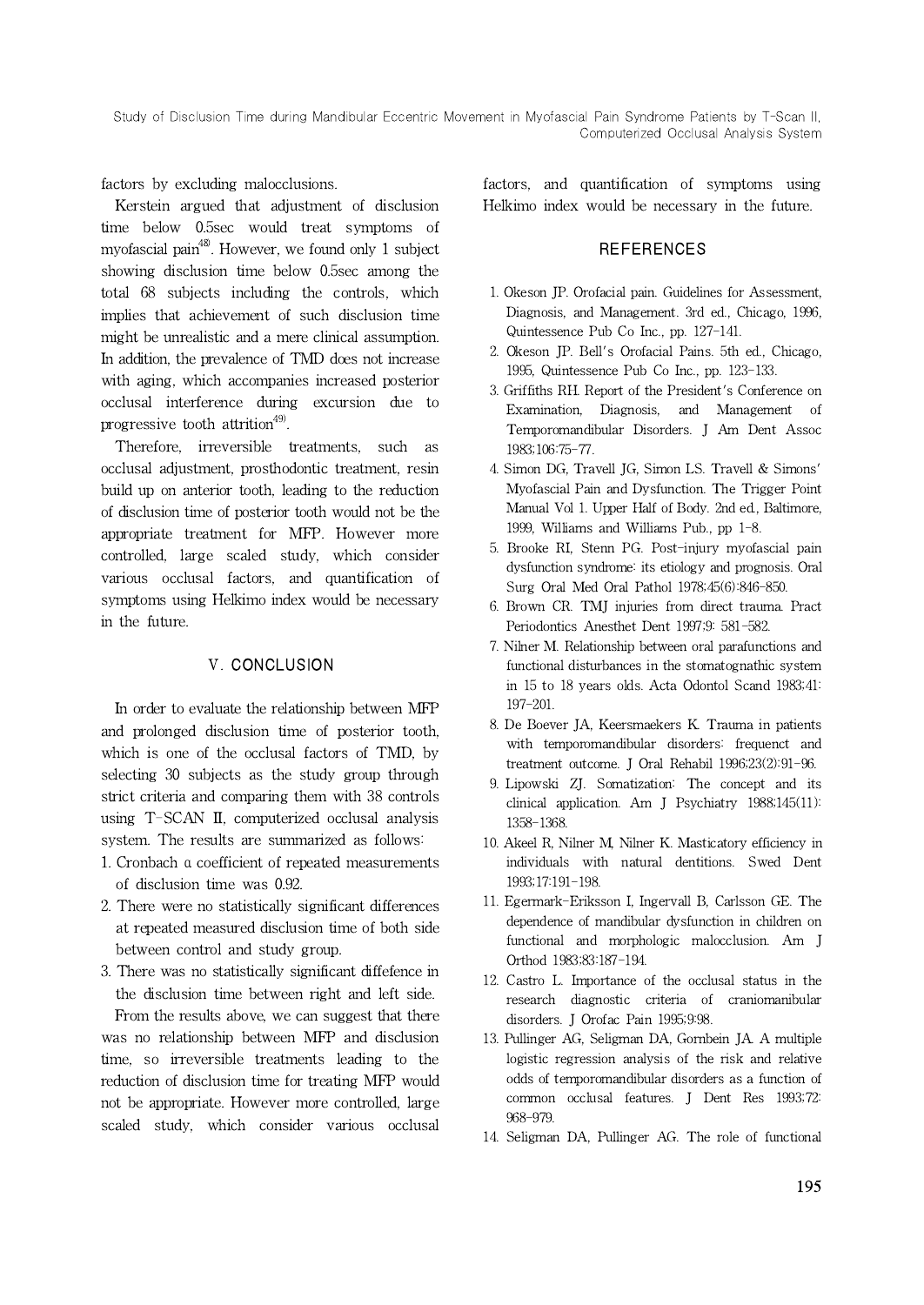occlusal relationships in temporomandibular disorders: A review. J Craniomandib Disord Facial Oral Pain. 1991;5: 265-279.

- 15. McNamara JA, Seligman DA, Okeson JP. Occlusion, orthodontic treatment, and temporomandibular disorders: A review. J Ororacial Pain. 1995;9:73-90.
- 16. Moyers RE. An electromyogram analysis of certain muscles involved in temporomandibular movement. Am J Orthod 1950;36:481.
- 17. Majewski RF, Gale EN. Electromyographic activity of anterior temporal area pain patients and non-pain subjects. J Dent Res 1989;63:1228-1231.
- 18. Maness WL. Laboratory comparison of three occlusal registration methods for identification of induced interceptive contacts. J Prosthet Dent 1991;65: 483-487.
- 19. Ahmet Saraḉoğlu, Birgül Özoinar. In vivo and in vitro evaluation of occlusal indicator sensitivity. J Prothet Dent 2002;88(5):522-526.
- 20. Millstein PL. An evaluation of occlusal contact marking indicators: a descriptive, qualitative method. Quintessence Int 1983;14(8):813-836.
- 21. Kerstein RB. Current applications of computerized occlusal analysis in dental medicine. General Dentistry 2001;Sep-Oct:521-530.
- 22. Hirano S, Okuma K, Hayakawa I. In vitro study on accuracy and repeatability of the T-Scan II system. Kokubyo Gakkai Zasshi 2002; 69(3):194-210.
- 23. Ash MM, Ramfjord SP. Occlusion. 4th ed., Philadelphia, 1995, Saunders.
- 24. Dowson PE. Evaluation, diagnosis and treatment of occlusal problems. 2nd ed., St. Louis, 1998, Mosby., pp 434-456.
- 25. Kerstein RB, Wright NR. Electromyographic and computer analyses of patients suffering from chronic myofascial pain-dysfunction syndrome: before and after treatment with immediate complete anterior guidance developement. J Prosthet Dent 1991;66: 667-686.
- 26. Williamson EH, Lundquist DO: Anterior Guidance. Its Effect on Electromyographic Activity of the Temporal and Masseter Muscle. J Prosthet Dent 1983;49:816- 823.
- 27. Kerstein RB, Chapman R, Klein M. A comparison of ICAGD to Mock ICAGD for symptom reduction in chronic myofascial pain dysfunction patients. Craniomandib Pract 1997;15(1):21-37.
- 28. Kerstein RB. Disclusion time-reduction therapy with immediate complete anterior guidance development to

treat chronic myofascial pain-dysfunction sydrome. Quintessence Int 1992;23(11):735-747.

- 29. Kenji O, Shigezo H, Iwao H. A clinical application of the T-Scan II system-usefulness for evaluating occlusal contacts of complete denture wearers. Kokubyo Gakakai Zasshi 2002;69(4):277-284.
- 30. Harkins S. Treatment of myofascial pain dysfunction sydrome with occlusal equilibration. J Prosthet Dent 1991;65(1):153-154.
- 31. Dworkin SF, LeResche L. Research diagnostic criteria for temporomandibular disorders: review, criteria, examination and specifications, critique. Craniomandib Disord 1992;6(4):301-355.
- 32. Kerstein RB. Combining Technologies: A Computerized occlusal Annalysis System Synchronized with a Computerized Electromyography System. Cranio 2004;22(2):96-109.
- 33. Makofsky HW, Sexton TR, Diamond DZ, Sexton MT. The effect of head posture on muscle contact position using the T-Scan system of occlusal analysis. Cranio 1991;9(4):316-321.
- 34. Kim KS. Contributing factors of TMD. J Koream Dent Ass 1991;29(5):354-358.
- 35. Costen JB. Syndrome of ear and sinus symptoms dependent upon disturbed dunctions of TMJ. Ann Otol Rhinol & Laryngol 1934;43:1-15.
- 36. Seaver EP Jr. Temporomandibular joint malocclusion and the inner ear. Ann Otol Rhinol Laryngol 1937;46: 140-149.
- 37. Riise CM, Schikholeslam A. Influences of experimental interfering occlusal contacts on postural activity of the anterior temporalis and masseter muscles in young adults. J Oral Rehabil 1982;9:419-425.
- 38. Ingervall B, Carlsson GE. Masticatory muscle activity before and after elimination of balancing side occlusal interference. J Oral Rehabil 1982; 9(3):183-192.
- 39. Roth RH. Temporomandibular pain-dysfunction and occlusal relationships. Angle Orthod 1973;43(2): 136-153.
- 40. Williamson EH, Simmons MD. Mandibular asymmetry and its relation to pain dysfunction. Am J Ortho 1979;76:612-617.
- 41. Cacchiotti DA, Plesh O, Bianchi P, McNeill C. Sings and symptoms in samples with and without temporomandibular disorders. J Craniomandib Disord 1991;5:167-172.
- 42. Keeling SD, McGorray S, Wheeler TT, King GJ. Risk factors associated with temporomandibular joint sounds in children 6 to 12 years of age. Am J Orthod